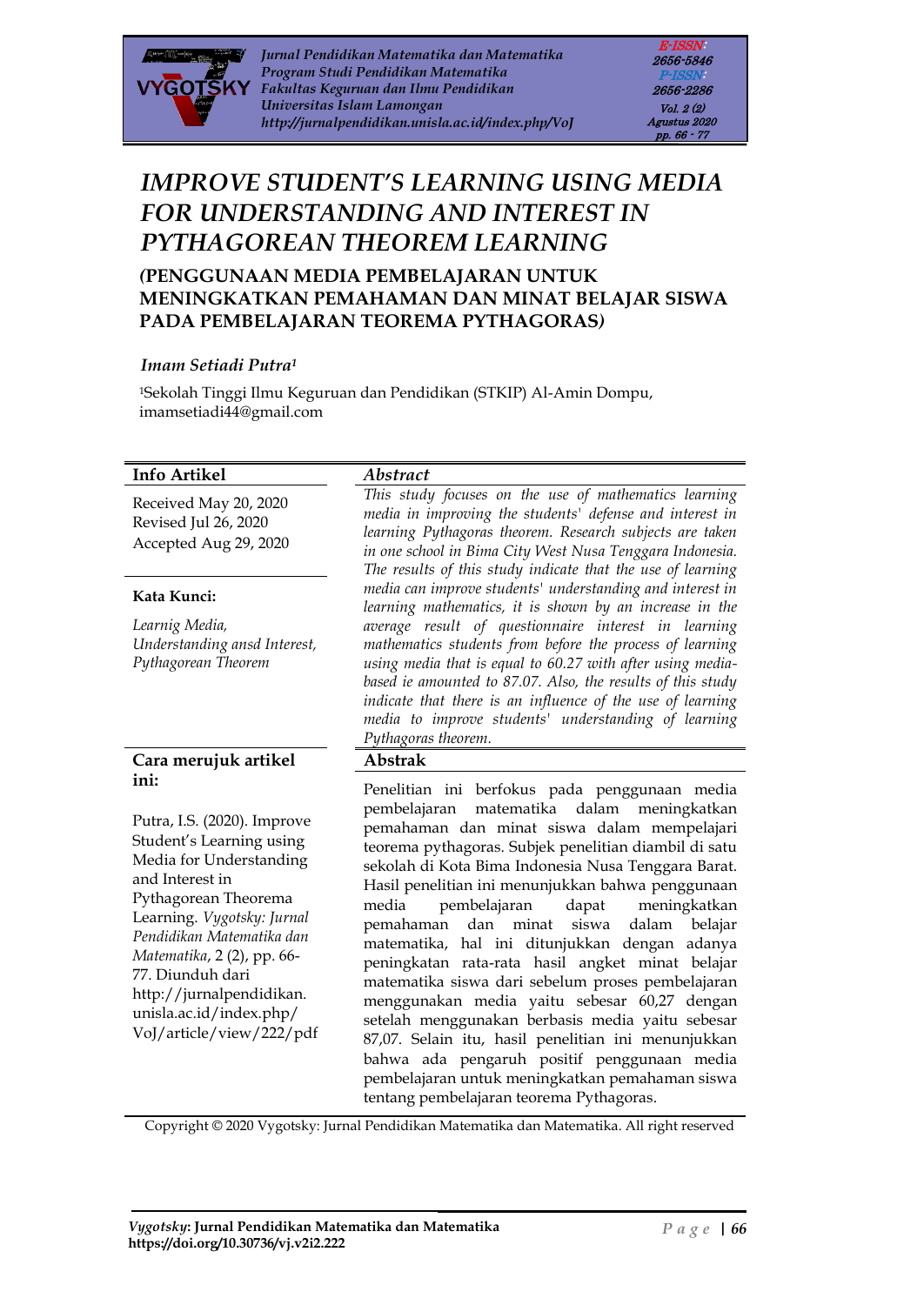#### **INTRODUCTION**

Understanding and Interest is a matter of great concern in learning. Besides, understanding is one indicator of the achievement of learning objectives. Understanding is the most commonly used term both in school and outside school. It can mean an agreement or contract, sympathy or being sympathetic, and comprehension. The word understanding is sweet to hear especially when used in the contexts of emotional appeal such as mutuality and appreciation. In academic contexts, the term is used concerning intellectual capacity, an example of which is a mathematics lesson, where teachers frequently ask learners whether or not they understand mathematical concepts (Garegae, 2012, p.232). Understanding is handling concepts as part of mental networks. If the mental network is lacking, the depth and strength of understanding are absent. relational understanding is knowing the structure and motives of a concept (Ragnhild, 2014, p.35).

Mathematical understanding is students' knowledge of the concepts, principles, procedures, and ability of students to use the problem-solving strategies presented. Every person who can understand mathematically means that the person has understood what he learned, the steps that have been done, can use concepts in a mathematical context and outside the mathematical context (Usman, F. A &, Ekasatya, AA 2017, p. 27).

Interest is one of the psychological aspects that can drive people to achieve goals. Someone who has an interest in an object tends to give attention or feel greater pleasure to the object. However, if the object does not generate a sense of pleasure, then that person will have no interest in the object. Interest is a permanent tendency to pay attention and remember some activities. Activities that people are interested in, cared for continuously accompanied by pleasure (Slameto,2013, p.45). interest means tendency and high enthusiasm or a great desire for something (Muhibbin 2010, p.34).

Interest allows one to perform an activity because interest is the most powerful impulse of a person. The size of interest will greatly affect one's activities. Students who have an interest in a particular subject tend to give greater attention to the subject. Interests have a big influence on learning because if a lesson learned is not by the interests of students, students will not learn as well as possible, because there is no attraction for him that brings the impetus to do something following the wishes that can later bring satisfaction, which satisfaction will affect the level of interest of a person.

The definition of the concept of interest in learning is a choice of fun in doing activities and can arouse a person's passion to fulfill his / her willingness to learn. The formulated of an indicator of interest there are four: (a) Feeling happy; (b) Student Interest; (c) Student Attention; (d) Student Engagement (Safari, 2003, p.56).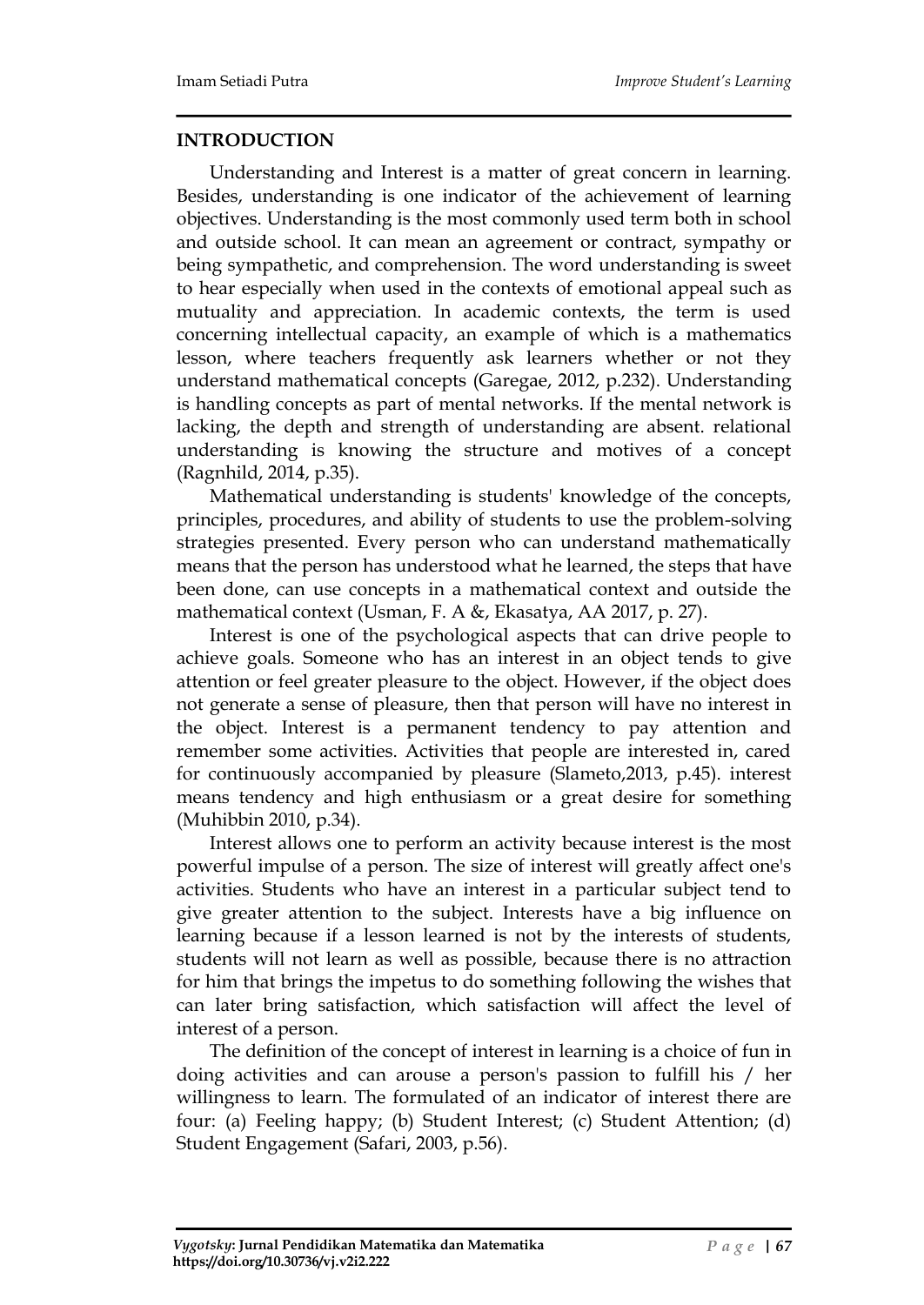The Pythagorean theorem has been known to the Babylonians some 1,000 years before the life of Pythagoras. Since its discovery, the Pythagorean theorem has attracted the attention of many people, especially mathematicians. Attention is not only to the application of Pythagoras's theorem to solve problems but also to attempt to validate them. Pythagorean theorem is widely applied in everyday life. Pythagorean theorem is widely applied in shipping, astronomy, and architecture. In everyday life, many problems can be solved by using the Pythagorean theorem.

Once the importance of Pythagoras in everyday life than learning Pythagoras becomes a necessity in school. The material of the Pythagoras theorem is given in SMP for class VII. Nevertheless, in the practice of learning, there are still students who have not understood the Pythagoras theorem. As the results of a study conducted by Sutton, K (2012, p. 45) revealed students have no Pythagoras material understanding such as Pythagoras formula in solving problems related to Pythagoras theorem. The research conducted by Holzinger, A. (2016, p. 61 ) which states that there are still students who make a mistake in the concept of Pythagoras theorem materials, namely: 1) Students are still mistaken in understanding the story so wrong in changing to mathematical models, 2) Students are still wrong in calculating quadratic values, and 3) Students are less thorough in the process so that the result is also wrong.

Pryanto (2015, p.67) in his research also revealed that there are students doing mistakes in doing the story about the Pythagoras theorem, namely (1) error reading problem, in the form of mistake to write the keyword and can not illustrate the picture correctly, (2) misunderstanding, by not writing down what is known and what is being asked (3) transformation error, that is the mistake of using formula (4) error of process skill, that is errors in calculation and (5) error of writing the final answer, that is writing mistake of conclusion.

The result of an interview from some students in One School in Bima City proves that the students do not understand the material of Pythagoras theorem, even there are still students who do not know about the material Pythagoras, even though the material has been studied by students of class VII in the first semester.

Related to the lack of understanding of students in understanding the material Pythagoras, it turns out students' interest in learning mathematics less. This is based on the results of questionnaires given to students related to mathematics learning at One School in Bima City, from 15 respondents who gave a questionnaire of 13.3% who are quite interested in learning mathematics and equal to 86.6% less interested in learning mathematics.

To overcome this problem, learning using the media is one solution to improve students' understanding and student learning interest. The process of learning, especially for learning mathematics will be more fun, not boring, and more easily understood students if using appropriate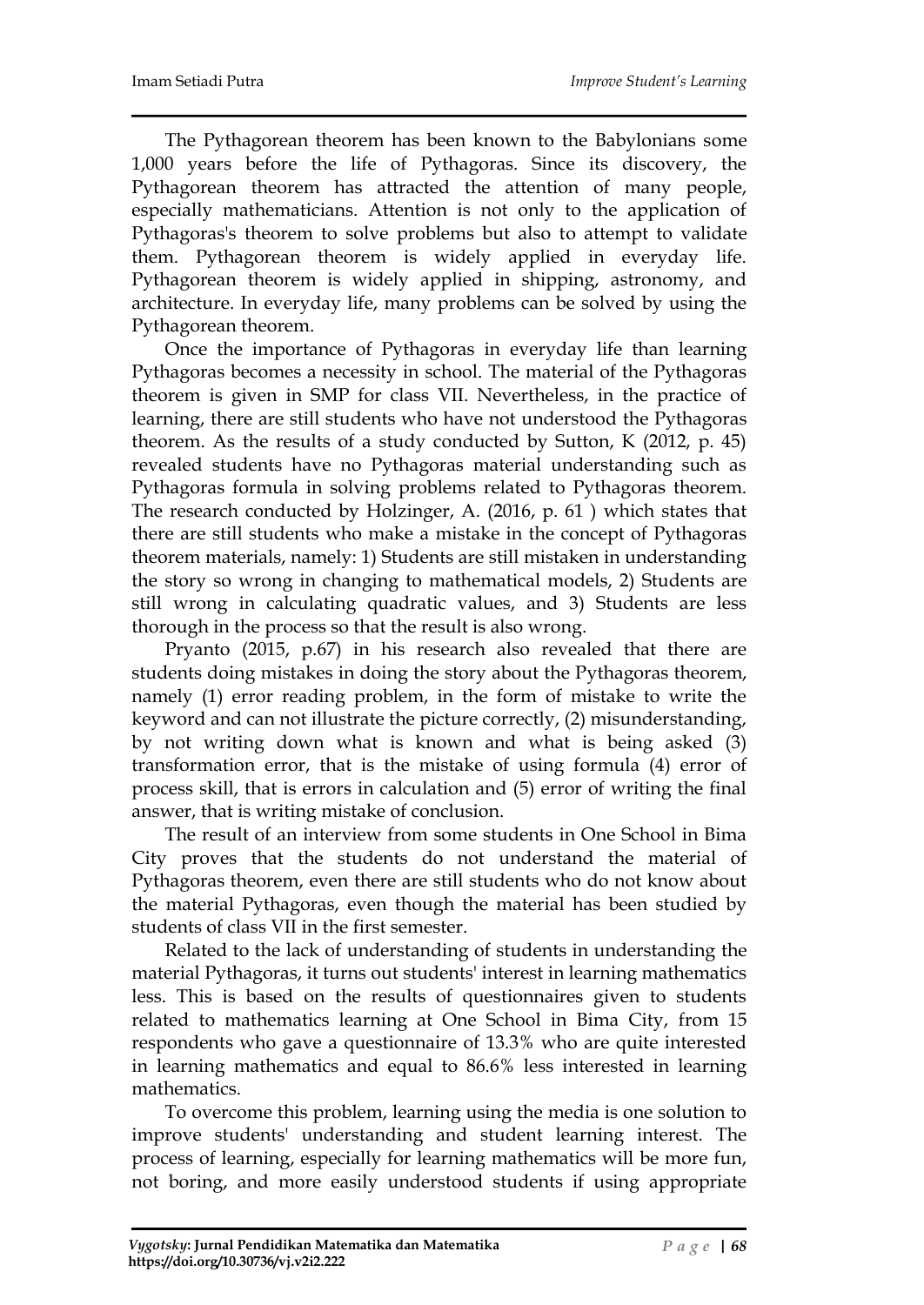media learning is the media that can grow interested in learning mathematics. Therefore, teachers should play an active, proactive, and creative role in finding and designing alternative media /instructional materials that are easy, simple, but still relevant to the subject theme that students are learning to foster interest and stimulate creative learning process and fun. learning by using instructional media is far superior to learning without using instructional media on Pythagoras theorem learning (Chen, 2015, p.14 ). the use of educational games in Pythagoras Theorem learning can improve students' understanding of the subject matter (Nugraha & Rusmin, 2015, p.45 ). use of media origami shows that students with high mathematical abilities can use all the characteristics of spatial-visual intelligence in terms of imaging, conceptualization, problem-solving, and pattern search seeking) (Bamby, 2017**)**, p. 78).

Based on the background and previous research, the researcher is interested in using manipulative media to improve students' understanding and interest in the Pythagorean theorem. The formulation of the problem in this study is: How learning with manipulative media can improve the understanding of students' concepts and interest in the Pythagorean theorem. Based on the formulation of the problem, the purpose of this study is to determine the increase of students' understanding and interest in learning using manipulative media for learning Pythagoras theorem.

## **METHOD**

## **1. Design Research**

This research uses quantitative research in the form of a onegroup pretest-posttest design, where one-group pretest-posttest design is a study aimed at understanding the improvement of students' understanding of the material of Pythagoras theorem after learning with various learning media. This research uses a pre-test before the treatment is given starting with the giving of material with ICT media then followed by Non-ICT media. Pre-tests are used to measure students' initial understanding before being treated. With the pre-test, the researcher will also see whether the learning media can be applied in class or not paying attention to students' initial abilities. Student learning outcomes after being given treatment are compared with student learning outcomes before being given treatment. In this study, there was one group that would be given a pre-test and posttest, because in this study the researcher wanted to see the extent to which the use of instructional media could increase students' understanding and interest in learning. ICT media in this lesson are designed using Adobe Flash, while non-ICT media are designed using wood, copper and magnets. The following is an example of the media used in this research.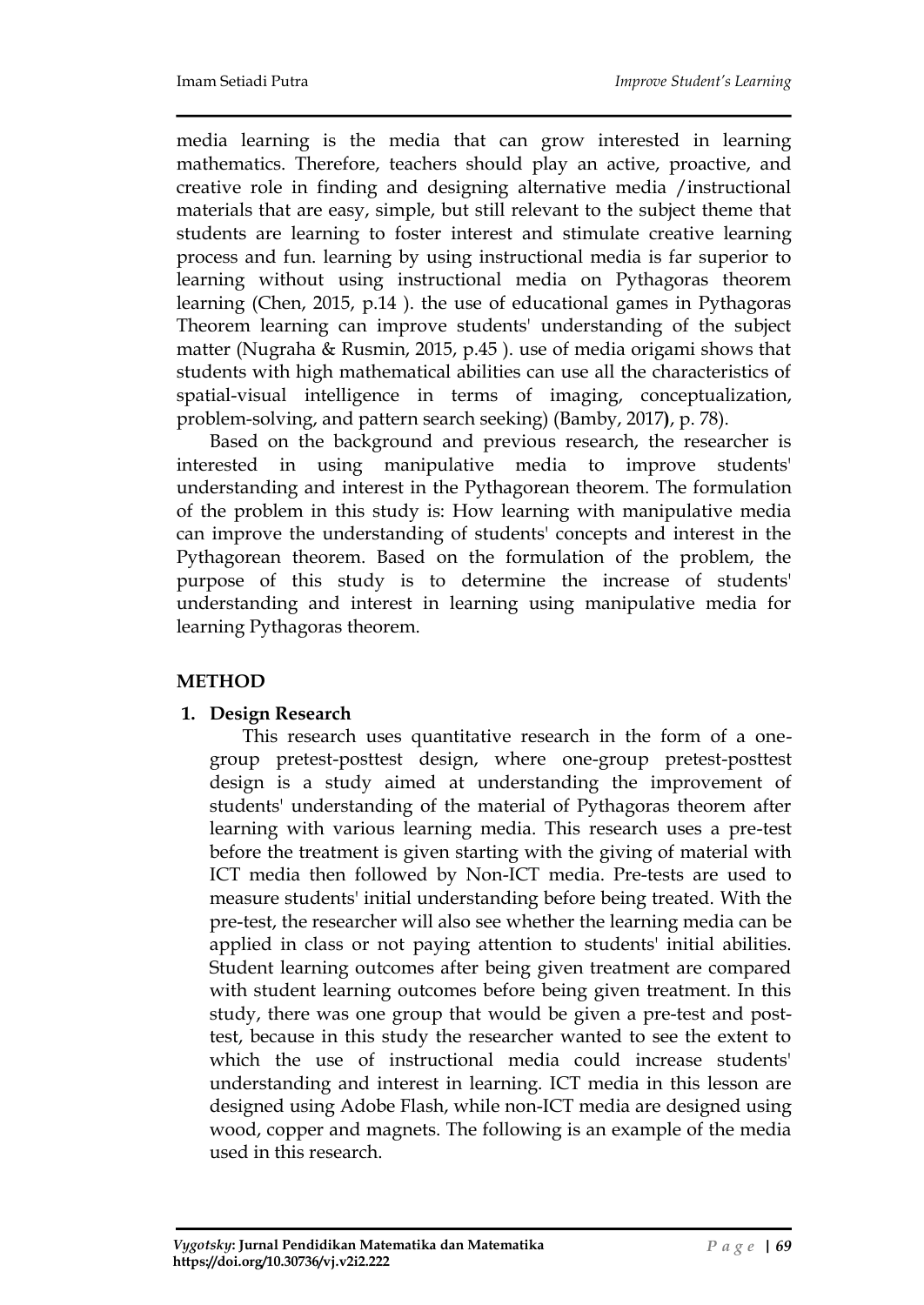

**Figure 1. Display of ICT Media**



**Gambar 2. Display of Non ICT Media**

## **2. Sample Research**

This research was conducted at a school in Bima City, West Nusa Tenggara, Indonesia. The subjects in this study consisted of 15 grade VII students. 15 subjects were taken from 20 grade VII students based on the pre-test results given. The subjects in this study were previously given a pre-test, then from the results of the pre-test students were selected based on the minimum completeness criteria (KKM) to take part in learning using instructional media, and at the end of the study the subject was given post-test questions to determine the increase in student understanding. From the pre-test results, there were 15 students whose scores were below the KKM. The researcher only took the score of 15 students to be the research sample, because their pre-test results were not in the complete category.

## **3. Research Tools**

In collecting the data in this study, researchers used several instruments or data collection tools that are questionnaires and tests. The use of a questionnaire in this research is to know the interest of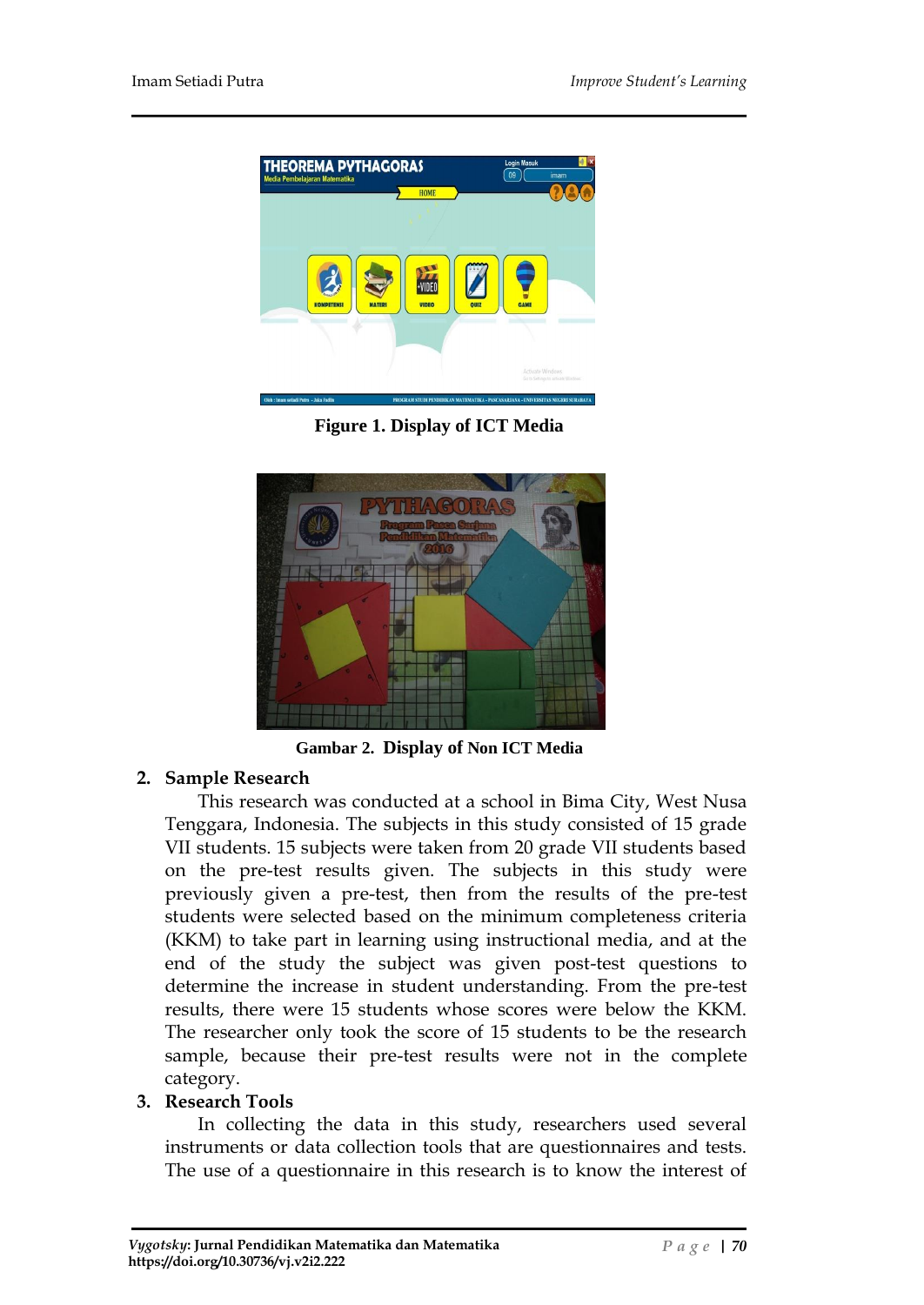student learning during learning mathematics by using instructional media. The questionnaire in this research is disseminated to class VII students before and after learning by using learning media. The questionnaire in this research is a Likert scale which is multiple choice which consists of four options, ie option (a) always, (b) often, (c) never, and (d) never. While the use of the test is used to measure students' understanding of Pythagoras theorem material. Problem test in this research there is two that are about the test for pre-test and post-test. The question of the pre-test consists of 10 multiple choice questions, while the post-test item consists of 8 questions, namely 5 multiple choice questions and 3 description questions.

#### **4. Techniques of Data Analysis**

Data analysis techniques are a way done by researchers to analyze or process data that has been collected to obtain conclusions as a result of research. The data analysis techniques conducted by researchers are: 1) The purpose of the normality test is to know whether the samples taken are normally distributed or not. The normality test of the data is done by using the formula chi-squared  $(\chi^2)$ ; 2) The sample homogeneity test aims to test the similarity or homogeneity of some parts of the sample ie the uniformity of the samples taken from the same population; 3) To test the effect of the use of instructional media to the students in learning Pythagoras theorem using t-test with the tsample related formula in this case the sample used only one group. (Sugiyono, 2003, 2004, 2011 ).

In this research, to analyze the data that have been obtained by using program SPSS 16.0

## **RESULT AND DISCUSSION**

#### **1. The Result data on Student Interest Learning**

From the result of the questionnaire of student learning interest in class VI obtained data of interest value of student before and after given treatment, which can be seen in Table 1.

#### Table 1. Descriptives Data Acquisition Value Interest Learning Mathematics with Media Learning

|  | Statistic Description | Pre-test | Post-test |
|--|-----------------------|----------|-----------|
|--|-----------------------|----------|-----------|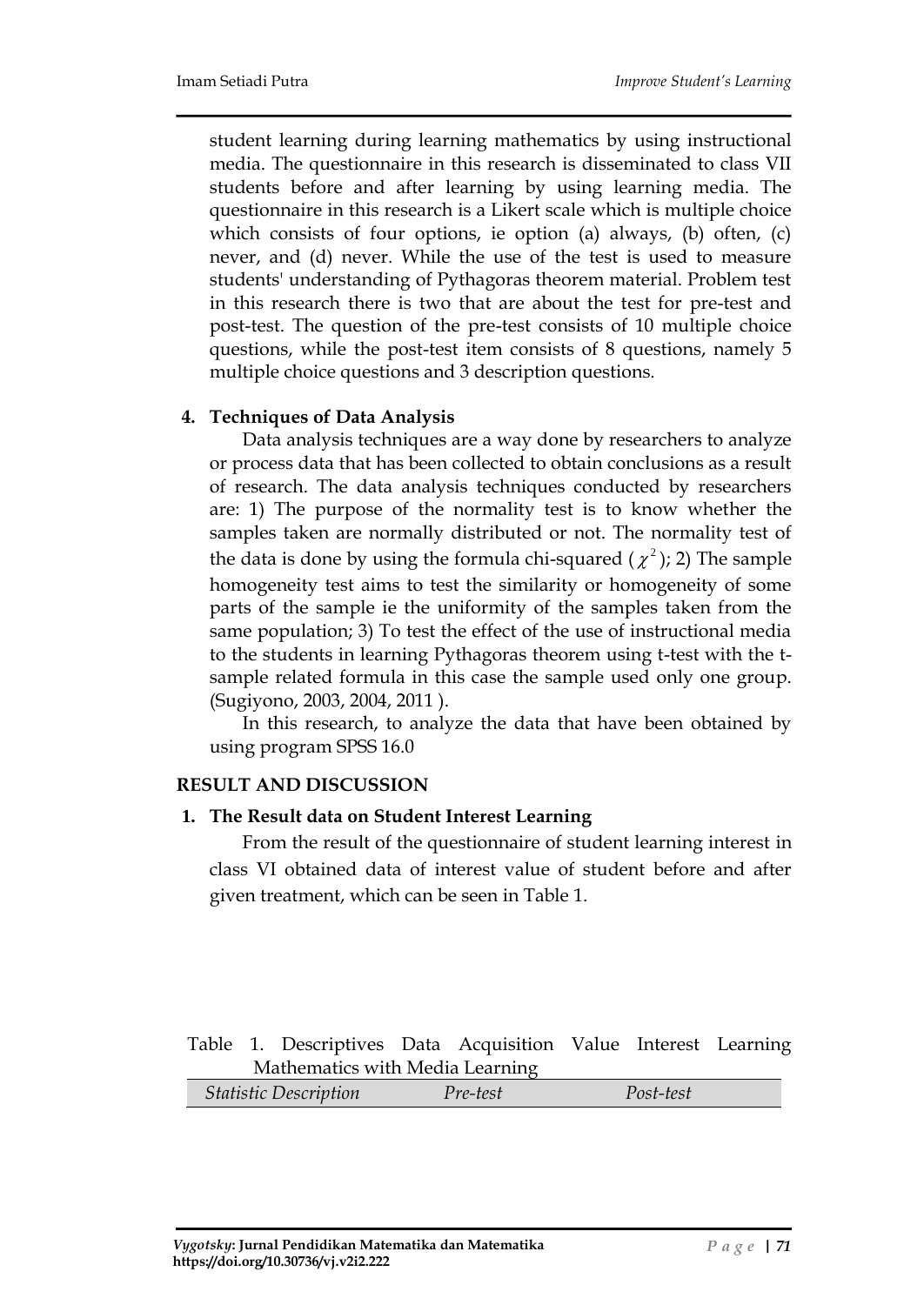| Valid              | 15     | 15               |
|--------------------|--------|------------------|
| Missing            | 0      | $\left( \right)$ |
| Mean               | 60.27  | 87.07            |
| Std. Error of Mean | 1.152  | 2.377            |
| Median             | 60.00  | 89.00            |
| Mode               | 65     | 81               |
| Std. Deviation     | 4.464  | 9.208            |
| Variance           | 19.924 | 84.781           |
| Range              | 15     | 30               |
| Minimum            | 53     | 70               |

Table 1 shows the descriptive statistical value of the acquisition value of pre-test and post-test of respondents. It is seen that in the pretest column obtained an average of interest questionnaires of 60.27. The median or middle value of 60.00; variance of 19,924; and the standard deviation of 4,464; with 15 respondents who followed the learning before using the media, While in the post-test column obtained the average questionnaire of interest of 87.07 with median or middle value of 89.00; variance of 84.781; and the standard deviation of 9,208 with 15 respondents who followed the learning before using the media. Furthermore, questionnaire value data before and after learning with media based on the above is categorized based on interest categories that have been determined. Here's a summary of categorization results.

| N <sub>0</sub> | <b>Interval</b> | Category             | <b>Student</b> | Percentage<br>(%) |
|----------------|-----------------|----------------------|----------------|-------------------|
|                | 102-120         | Very Interest        |                |                   |
| 2.             | 84-101          | Interested           |                |                   |
| 3.             | 66-83           | Pretty Interested    |                | 13,3              |
| 4.             | 48-65           | Less Interested      | 13             | 86,6              |
| 5.             | 30-47           | Not Interested       |                |                   |
|                |                 | <b>Total Student</b> | 15             |                   |

Table 2. Category Result Spread Student Learning Interest Before Learning with Learning Media

Based on Table 2 it can be seen that the result of the spreading of a questionnaire of interest before learning with the media shows that 2 students are interested enough. If the Percentage 13.3% and 13 students categorized less interested and if Percentage amounted to 86.6%, so before the learning with student-based media on average less interested.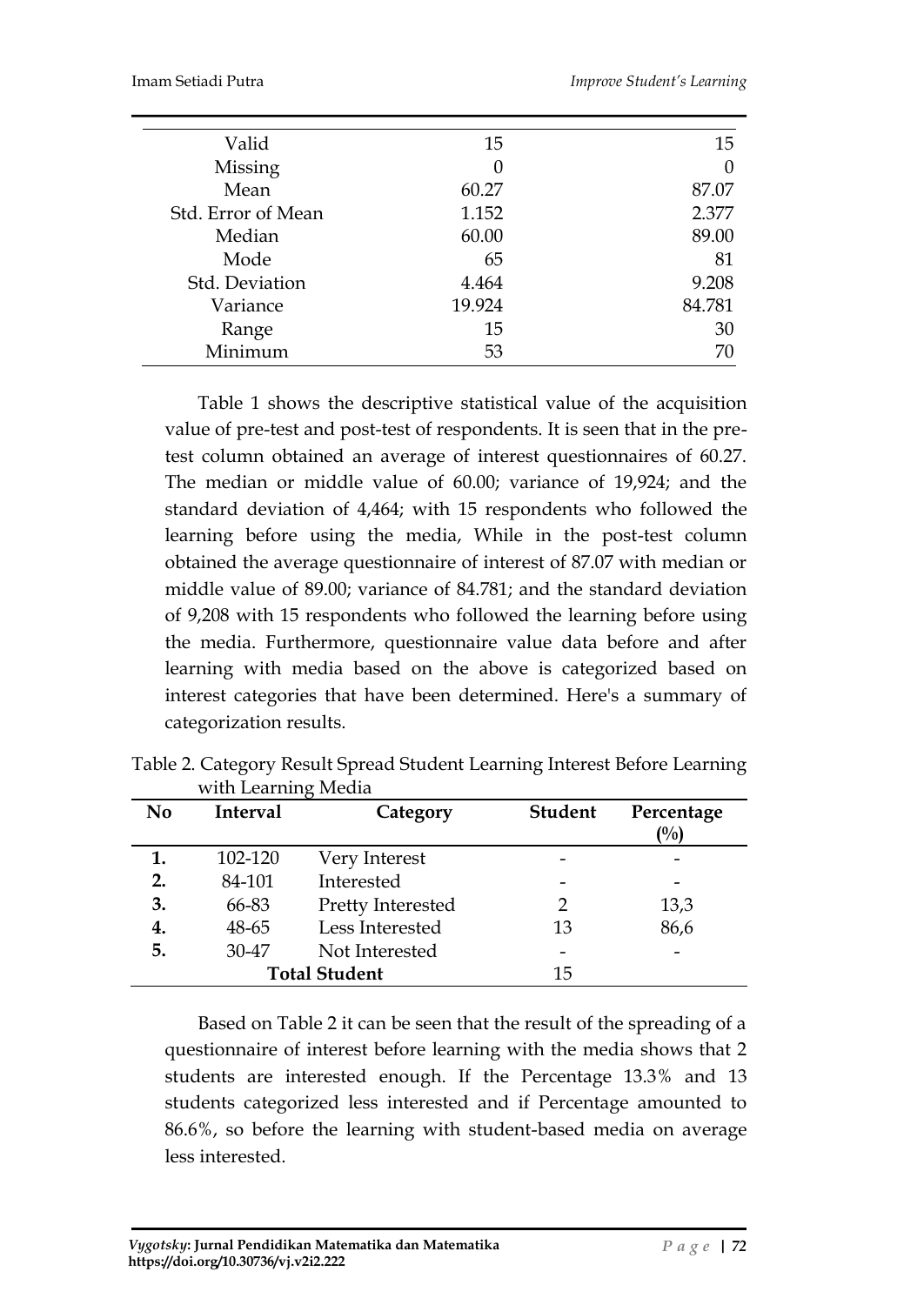|                |          | with Learning Media  |                |                   |
|----------------|----------|----------------------|----------------|-------------------|
| N <sub>0</sub> | Interval | Category             | <b>Student</b> | Percentage<br>(%) |
| 1.             | 102-120  | Very Interest        |                |                   |
| 2.             | 84-101   | Interested           |                | 60                |
| 3.             | 66-83    | Pretty Interested    | 6              | 40                |
| 4.             | 48-65    | Less Interested      |                |                   |
| 5.             | 30-47    | Not Interested       |                |                   |
|                |          | <b>Total Student</b> | 15             |                   |

Table 3. Category Result Spread Student Learning Interest Before Learning

Based on Table 3 it can be seen that the result of the spreading of a questionnaire of interest after learning with the media shows that 9 categorized students are 60% censored, and 6 students are interested enough with a 40% incident, so that after the learning with students' interest.

#### **2. The Result Data on Student Learning**

From the result of student learning in class VI used to know the improvement of student understanding in Pythagoras theorem material. The data on student learning outcomes before and after being treated can be seen in Table 4 below.

Tabel 4. Descriptives Data Acquisition of Student Learning Results Before and After Using Learning Media

| <b>Statistic Description</b> | Pree-test | Post-test |
|------------------------------|-----------|-----------|
| Valid                        | 15        | 15        |
| Missing                      | $\theta$  | $\theta$  |
| Mean                         | 42.0000   | 78.6667   |
| Std. Error of Mean           | 4.04734   | 1.50132   |
| Median                       | 40.0000   | 80.0000   |
| Mode                         | 30.00     | 75.00     |
| Std. Deviation               | 1.567     | 5.81460   |
| Variance                     | 245.714   | 33.810    |
| Range                        | 50.00     | 20.00     |
| Minimum                      | 20.00     | 70.00     |

Table 4 shows the descriptive statistical value of the learning outcomes of pre-test and post-test. It is seen that in the pre-test column obtained the average student learning outcome of 42.00. The median or middle value of 40.00; variance of 245,714; the standard deviation of 1.56; the minimum value of 20 and the maximum value of 70 with 15 respondents who followed the learning before using the media, While in the post-test column obtained average learning outcomes student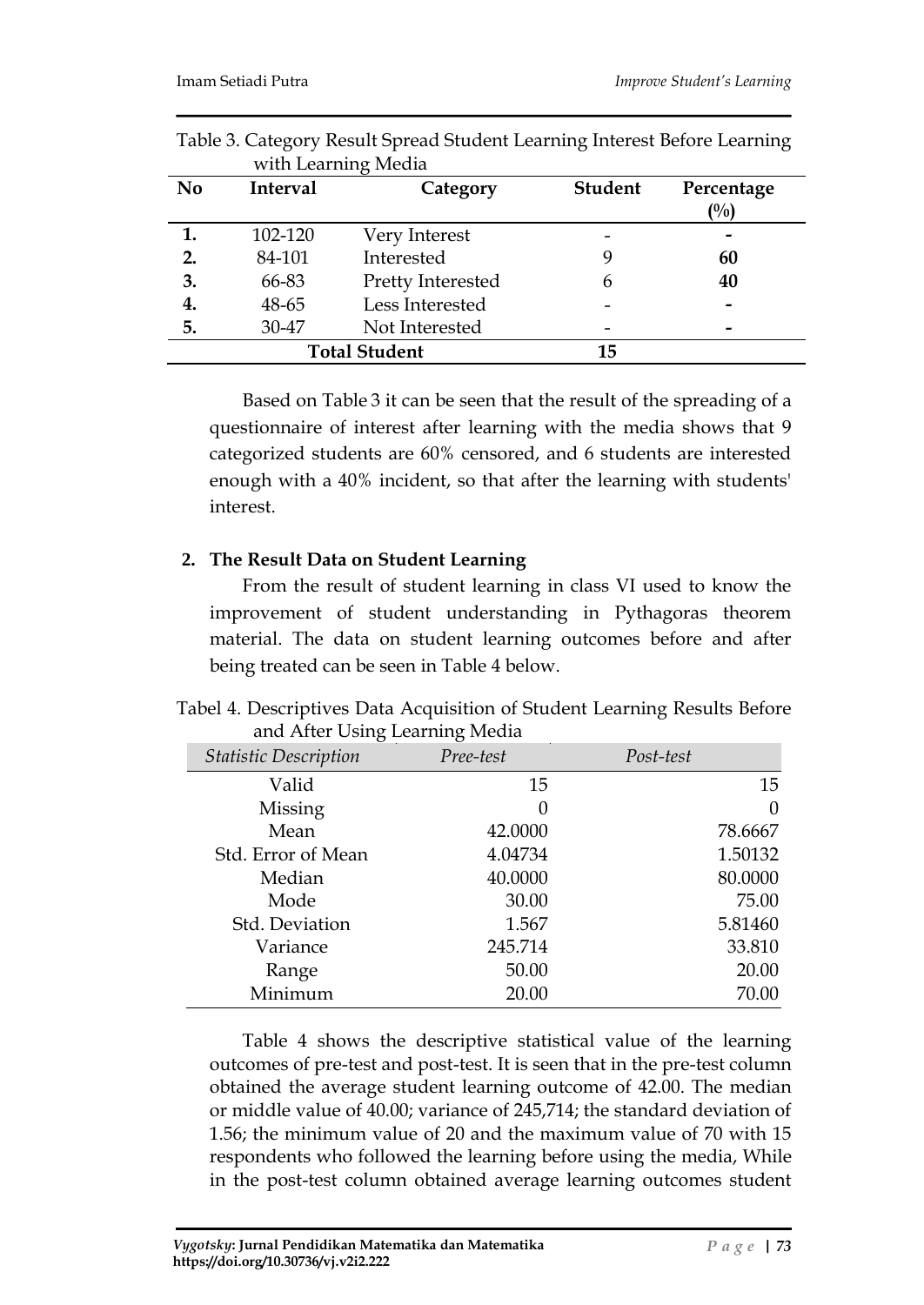for 78.67 with median or the middle value of 80.00; variance of 33.810; and the standard deviation of 5,814; the minimum value of 70 and a maximum value of 90 with 15 respondents who follow learning after using the media.

Based on the data analysis above can be obtained that, the student's grasp of Pythagoras theorem material has increased. This is based on the results of the maximum value and drinking obtained by students, which is 20 to 70 for the minimum and 70 to 90 for the maximum score, and the average student score of 42 to 78.67.

## **3. Test the Influence of Learning Media Usage on Student Understanding**

Test Influence of Learning Media Usage on Student Understanding in this research using the t-sample related test, using SPSS 16.0 program aid with Paired-Sample analysis T-test of twosided test which then consulted with t-table value. From the result of the calculation of the t-sample test related to the analysis of the Paired-Samples T-test of two-sided test obtained t-count = -8,696 and t-table = 1,753 for significant level 5% with df = 14. So based on hypothesis testing criteria that are if t-count  $\geq$  t-table or t-table (-8,696  $\geq$  -1,753 or -8,696 - 1,753), it can be concluded that there is the influence of the use of learning media to increase students' understanding on learning Pythagoras theorem.

## **4. Discussion**

The Pythagorean theorem has been known to the Babylonians some 1,000 years before the life of Pythagoras. Since its discovery, the Pythagorean theorem has attracted the attention of many people, especially mathematicians. Pythagorean theorem is widely applied in everyday life. Pythagorean theorem is widely applied in shipping, astronomy, and architecture. In everyday life, many problems can be solved by using the Pythagorean theorem.

Once the importance of Pythagoras in everyday life than learning Pythagoras becomes a necessity in school. The material of the Pythagorean theorem is given in SMP for class VII. Nevertheless, in the practice of learning, there are still students who have not understood the Pythagoras theorem.

Math lesson is one of the lessons that get priority to be developed because mathematics is a means to solve problems in everyday life such as language, reading, and writing, as well as other science. Many students assume that math lessons are a difficult lesson and are heavily mastered. This is due to other lack of interest and motivation of students this will impact students' understanding of mathematical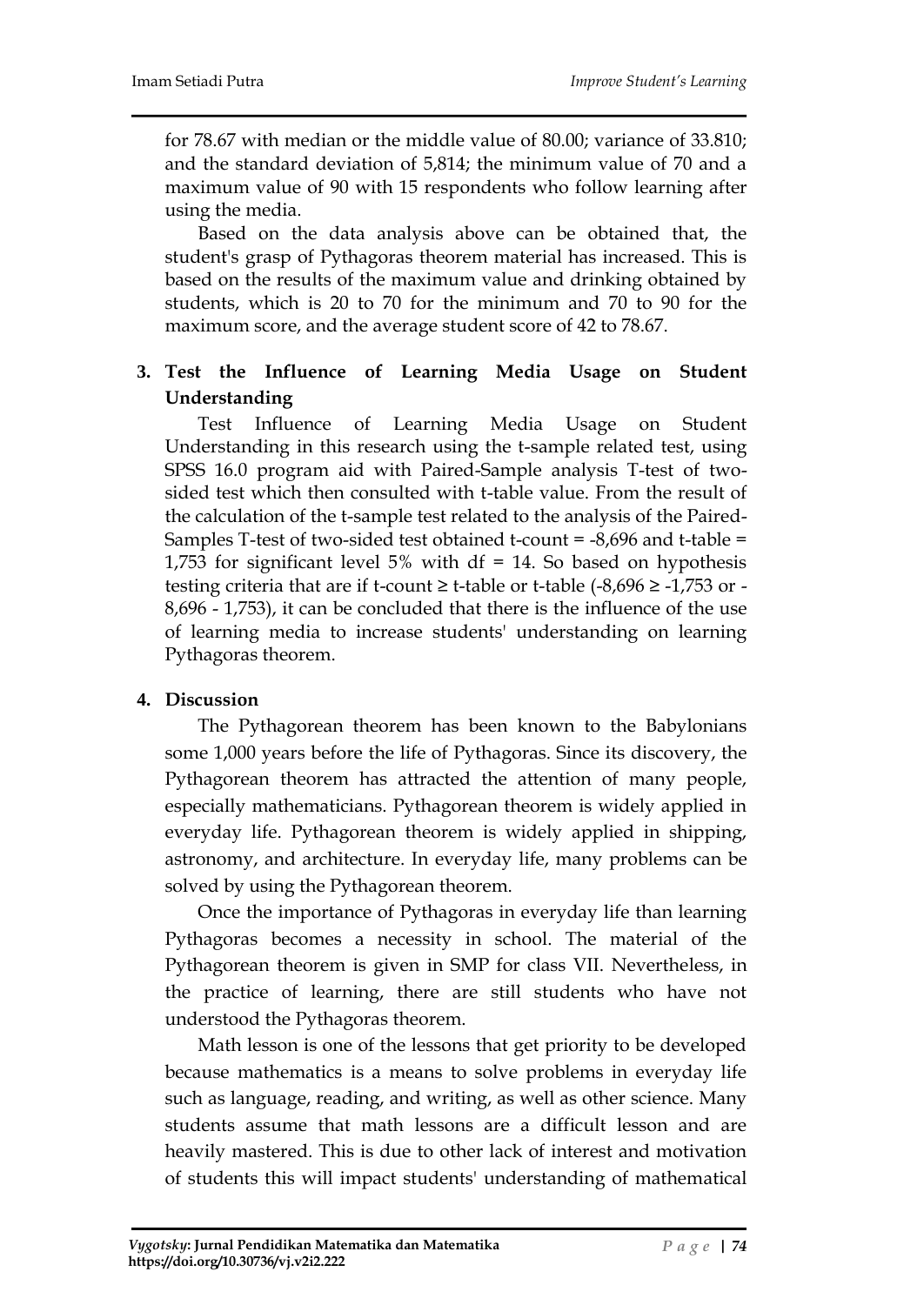content.

The use of interactive learning media that is always given by the teacher to the students, will be able to give the spirit to the students to follow every teaching and learning activity, thus will generate interest in student learning and students' understanding of mathematical concepts will be better. The use of interactive learning media is also implemented by teachers to utilize more time so that students are more focused on the material taught during the learning activities so that students' ability in learning mathematics will increase, by itself interest in learning and student achievement will be increasing. With the use of interactive learning media, teachers no longer need to teach and discuss the subject matter with the only together in front of the class, because it gives a sense of boredom in students themselves.

Judging from the spreading of questionnaire interest in learning before and after learning with the media. After performing data analysis on the pre-test and post-test results, there is an increase in student learning interest. This shows that students 'learning interest taught by learning media is better when compared with the students' learning interest taught before using learning media. This happens because the learning media in it not only implicitly contains mathematical materials but also accompanied by pictures and materials or mathematical concepts presented very interesting with language that is easily understood by students.

Furthermore, this study shows that students' understanding of the concept of Pythagoras theorem increases. This can be seen from the average, maximum and minimum values of student learning outcomes before and after applying the lesson using interactive media. To corroborate the results of this study, researchers also tested the influence of the use of learning media to increase awareness and interest in student learning.

The results show that the use of interactive learning media can improve students' understanding and interest in the material of the Pythagoras theorem. This is the following research by Maslina, S, (2018) who suggests learning by using learning media that can improve students' mathematical understanding. While Hanifah, O & Rully, C, (2020) discuss learning media that supports students to understand the concept of the Pythagorean theorem formula, through various evolutionary learning. In learning that uses instructional media, students are guided to learn the Pythagorean theorem theory by discovering for themselves and facilitated by the teacher.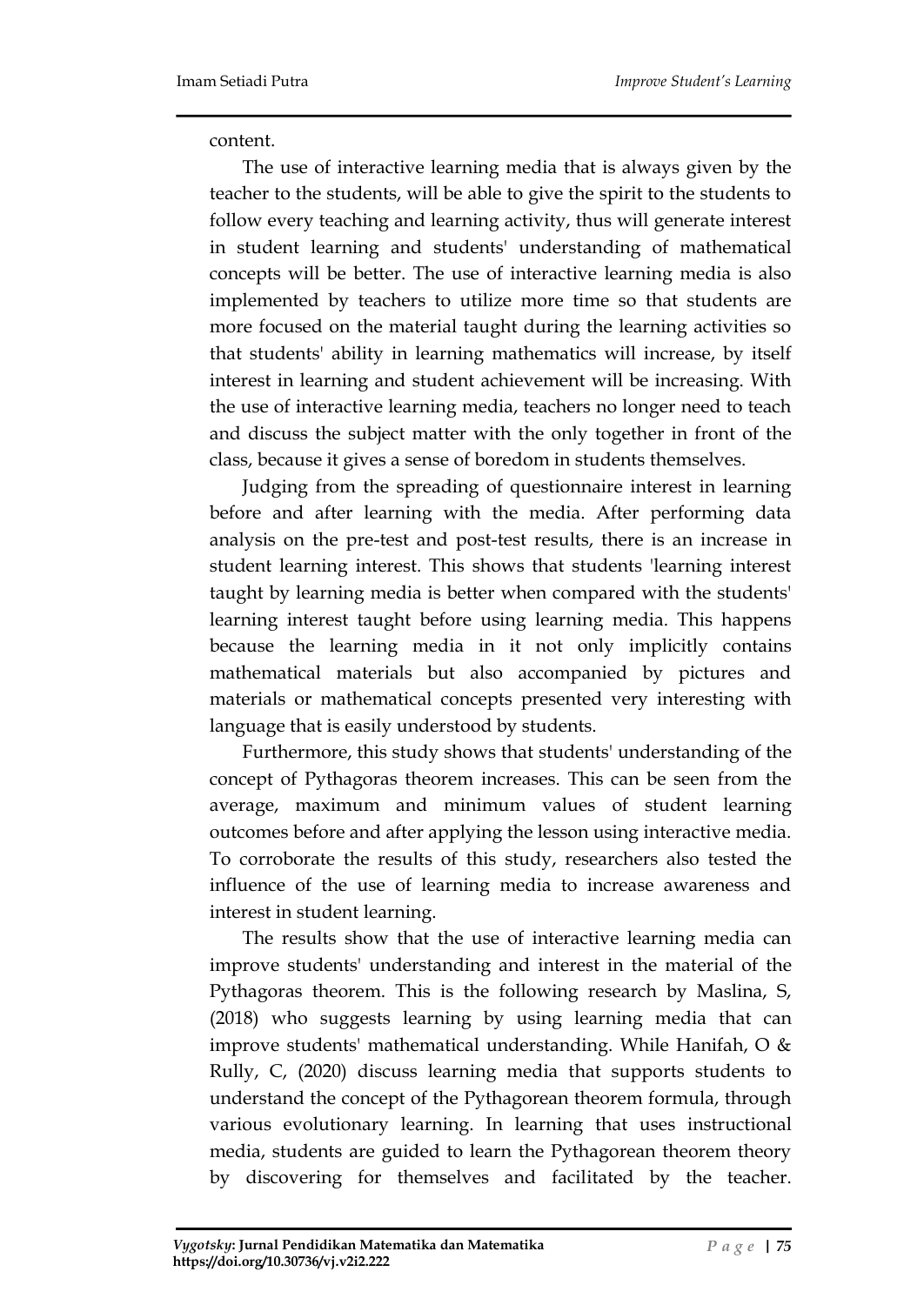Furthermore Muhammad. N., Saidi. U, & Henry. P, (2019); Mas'ud, R & Erlina P, (2020); Benidictus, A. C & Helti, L. M, (2020) in their research explained that learning media helps students build a mathematical understanding of the Pythagorean proposition. Applying learning media in the process of learning mathematics will train students who can improve their understanding.

The conclusion that can be drawn from the above description is the use of adobe flash-based learning media can give an improvement to the student's learning interest in mathematics. The level of students 'understanding of the subject matter, the students' activity, and the enthusiasm of students in the group can lead to the creation of a fun learning environment for students and make students more confident in conveying their ideas.

## **CONCLUSION**

The conclusions that can be drawn based on the results of analysis and discussion in this study are: "The Use of Learning-Based Media Can Improve Understanding and Interest in Student Mathematics Learning. This is indicated by the increase of the average result of questionnaire interest in learning mathematics students from before the learning process by using media that is equal to 60.27 with after using media-based that is equal to 87,07. Next is the average value of student learning outcomes before the amount of 42.0 and after learning using the media of 78.66. Besides that, from the result of the calculation of the t-sample test related to the Paired-Sample analysis T-test of two side tests obtained t-count = - 8,696 and t-table = 1,753 for 5% significant level with df = 14. So based on hypothesis testing criterion that is t-count  $\geq$  t-table or t-table-table (-8,696  $\geq$ -1,753 or -8,696 - 1,753), hence there can be an effect of using instructional media to increase student understanding on Pythagoras theorem learning.

## **REFERENCES**

- Bamby, (2017). How can Asses Mathematical Understanding. *Proceedings of the 3ist Conference of the International Group for the Psychology of the Mathematics Education*. PP. 41-48. Seoul: PME.
- Benidictus, A. C & Helti, L. M. (2020). Pengembangan Media Puppy Berbasis Adobe Flash CS6 Untuk Pembelajaran Teorema Pythagoras: *Jurnal Cendekia: Jurnal Pendidikan Matematika*. 4(1). 380-395. DOI[:https://doi.org/10.31004/cendekia.v4i1.233](https://doi.org/10.31004/cendekia.v4i1.233)
- Chen, C.P,Wu, C.F,. & Liu, Y.T,. (2015). Research On Integrating Multimedia And E-Learning Platform To The Remedy Teaching Of Mathematics For Learning Achievements. *International Research Journal of Engineering and Technology (IRJET).* 02 (09).2395 -0056